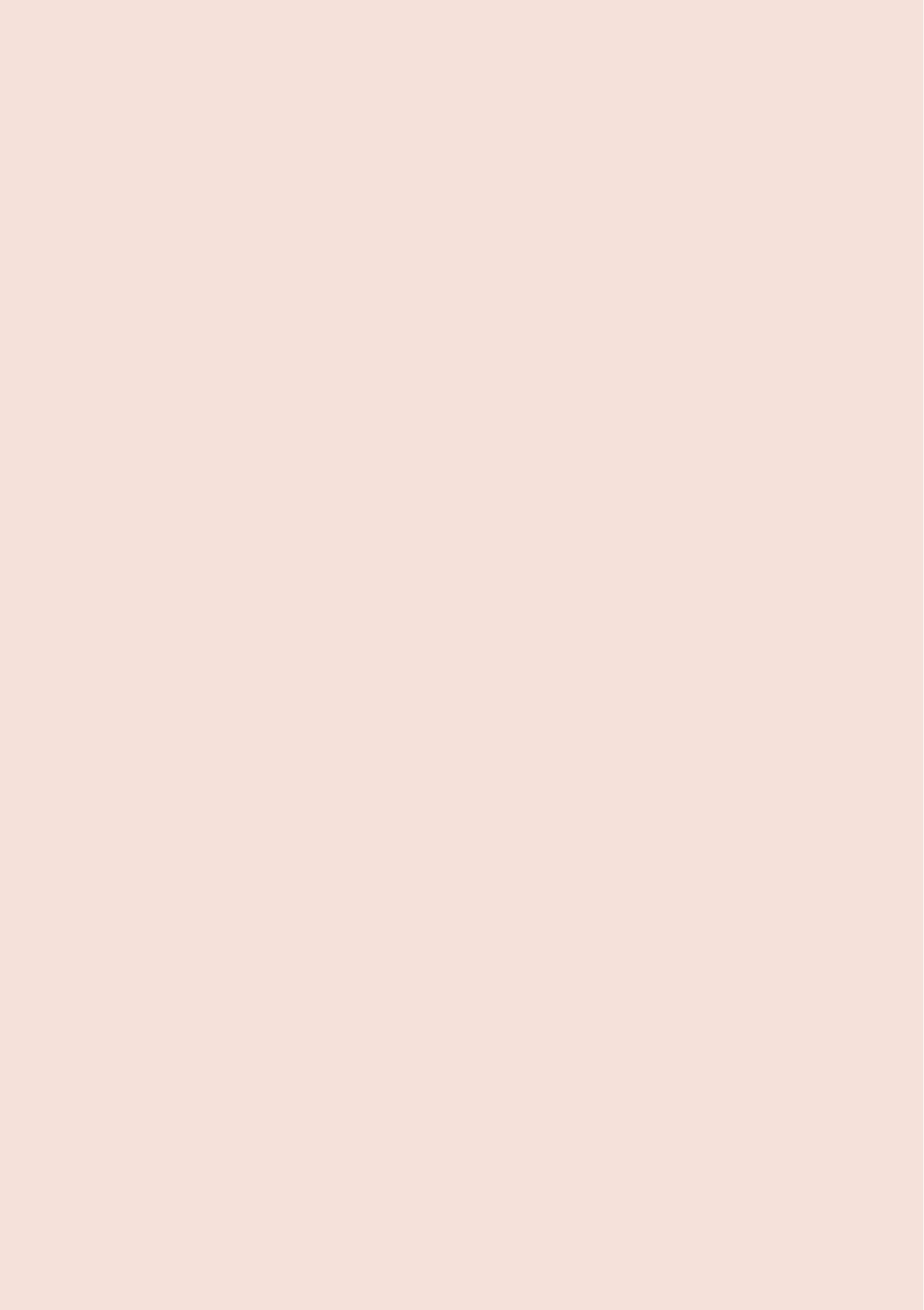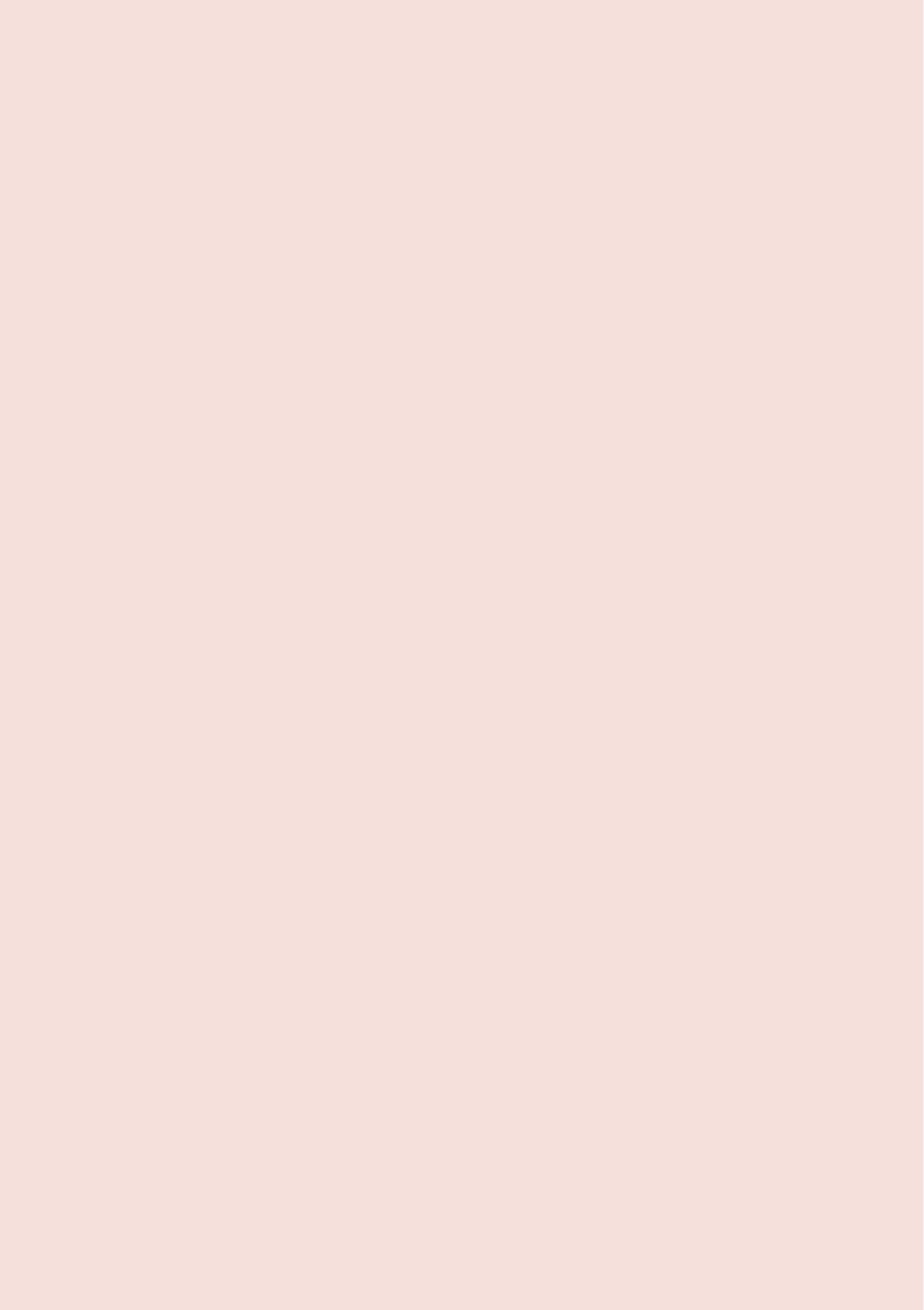## FOOD

#### **SNACKS**

| MOUNT ZERO OLIVES, ORANGE, FENNEL SEEDS GF                                                                                   | 9  |
|------------------------------------------------------------------------------------------------------------------------------|----|
| JAMON IBERICO PATA NEGRA, MANCHEGO, GUINDILLAS,<br><b>CORNICHONS, LAVOSH GFO</b>                                             | 26 |
| PRAWN BRIOCHE ROLL, YUZU & CHIVE MAYONNAISE (2PC)                                                                            | 19 |
| WAGYU RUMP TARTARE AMERICAN MB8, RED RADISH,<br>SOURDOUGH BAGUETTE CROUTONS GFO                                              | 22 |
| SEARED TUNA TOSTADA, AVOCADO, FINGER LIME, BLACK<br>SESAME, SHALLOTS, CORIANDER                                              | 22 |
| BRIOCHE "CROQUE MONSIEUR", MAGGIE BEER SMOKED<br>WAGYU SILVERSIDE, GRUYERE CHEESE, POTATO CRISP                              | 23 |
| VANELLA BURRATA, HEIRLOOM BEETROOT, WALNUT<br>TAPENADE, MACHE, 40 Y/O OLOROSO SHERRY VINEGAR,<br><b>TOASTED BAGUETTE GFO</b> | 23 |
| HOUSE SELECTION OF 2 CHEESES, QUINCE PASTE,<br>MUSCATEL, LAVOSH GFO                                                          | 20 |
| <b>DESSERTS</b>                                                                                                              |    |
| GIN & TONIC CHEESECAKE, LIME CURD, SABLE BISCUITS                                                                            | 15 |
| SINGLE ORIGIN 65% PAPUA NEW GUINEA CHOCOLATE                                                                                 |    |

TARTE, ALMOND PRALINE **GF** 15

**GF—GLUTEN FREE, GFO—GLUTEN FREE OPTIONAL**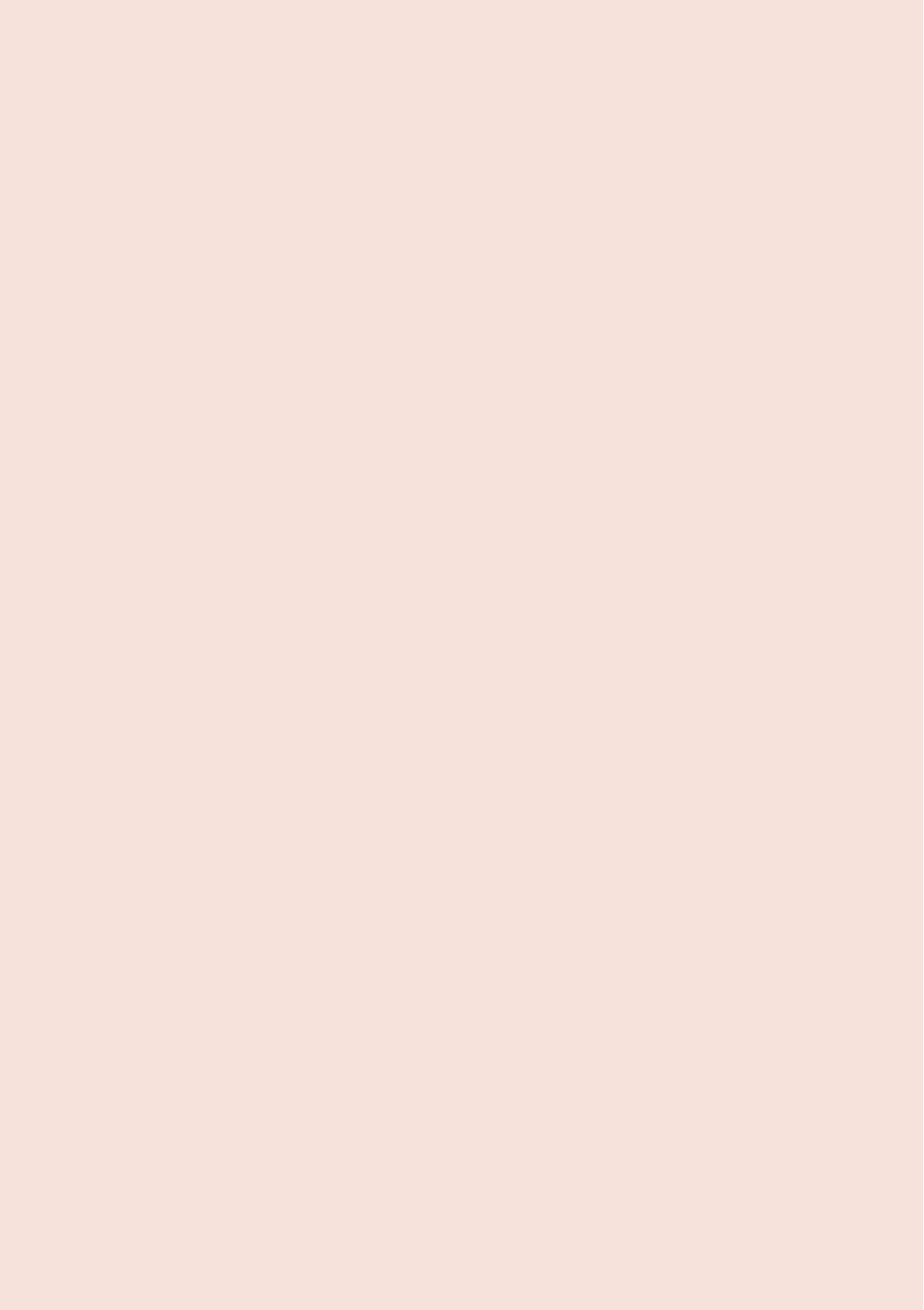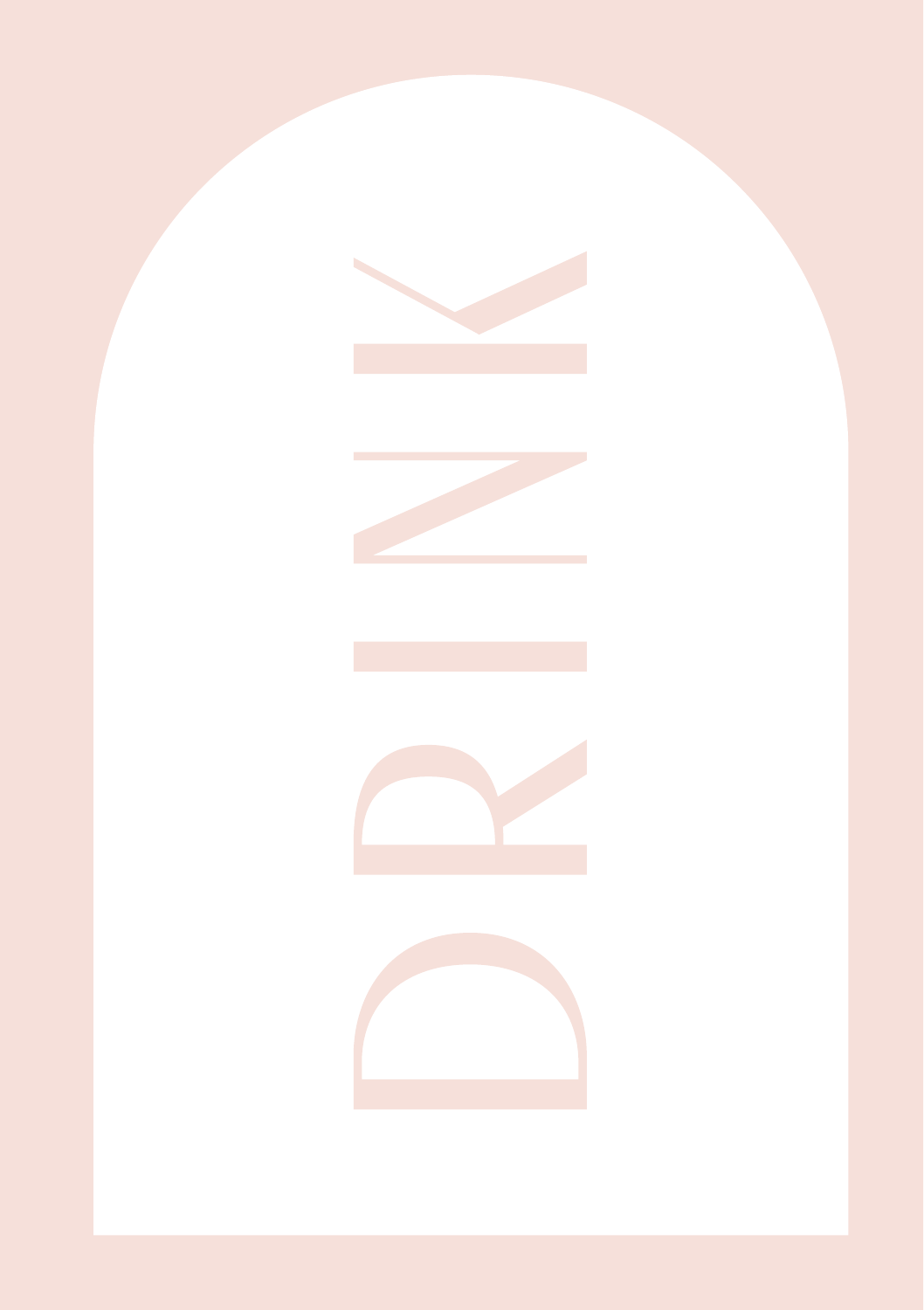### **COCKTAILS**

| <b>ZODIAC KILLER</b>                                                                | 24 |
|-------------------------------------------------------------------------------------|----|
| PATRÓN SPICED TEQUILA, RHUBARB MISTELLE,<br>GRAPEFRUIT, LIME & PEPPER BERRY SALT    |    |
| <b>BOMBAY MELÉ</b>                                                                  | 22 |
| BOMBAY GIN, BITTER APERITIF, AGAVE, LEMON, GUAVA<br>& WHITES                        |    |
| <b>MIAMI MOMMY</b>                                                                  | 21 |
| CUMQUAT GIN, CHINOTTO NERO, LEMON, HONEY & SODA                                     |    |
| <b>AQUA ESSENCE</b>                                                                 | 19 |
| AQUA BIANCA, DUTCH CACAO, COCONUT SUGAR                                             |    |
| <b>NOOSE THE GOOSE</b>                                                              | 22 |
| GREY GOOSE, MANDARIN BRANDY, VERJUICE, LEMON,<br>TANGERINE OIL, MEDITERRANEAN TONIC |    |
| I'M NOT A BOTANIST                                                                  | 19 |
| BOTANIST GIN, PEAR JUICE, SUGAR, LEMON & WHITES                                     |    |
| <b>HITCHHIKER</b>                                                                   | 22 |
| DARK RUM, WHITE CACAO, PINEAPPLE JUICE, LIME,                                       |    |
| PASSIONFRUIT EXTRACT, SUGAR CANE                                                    |    |
| <b>PAPA PEAT</b>                                                                    | 24 |
| LAPHROIG, DON PAPA RUM, LIME, ORGEAT, BITTERS                                       |    |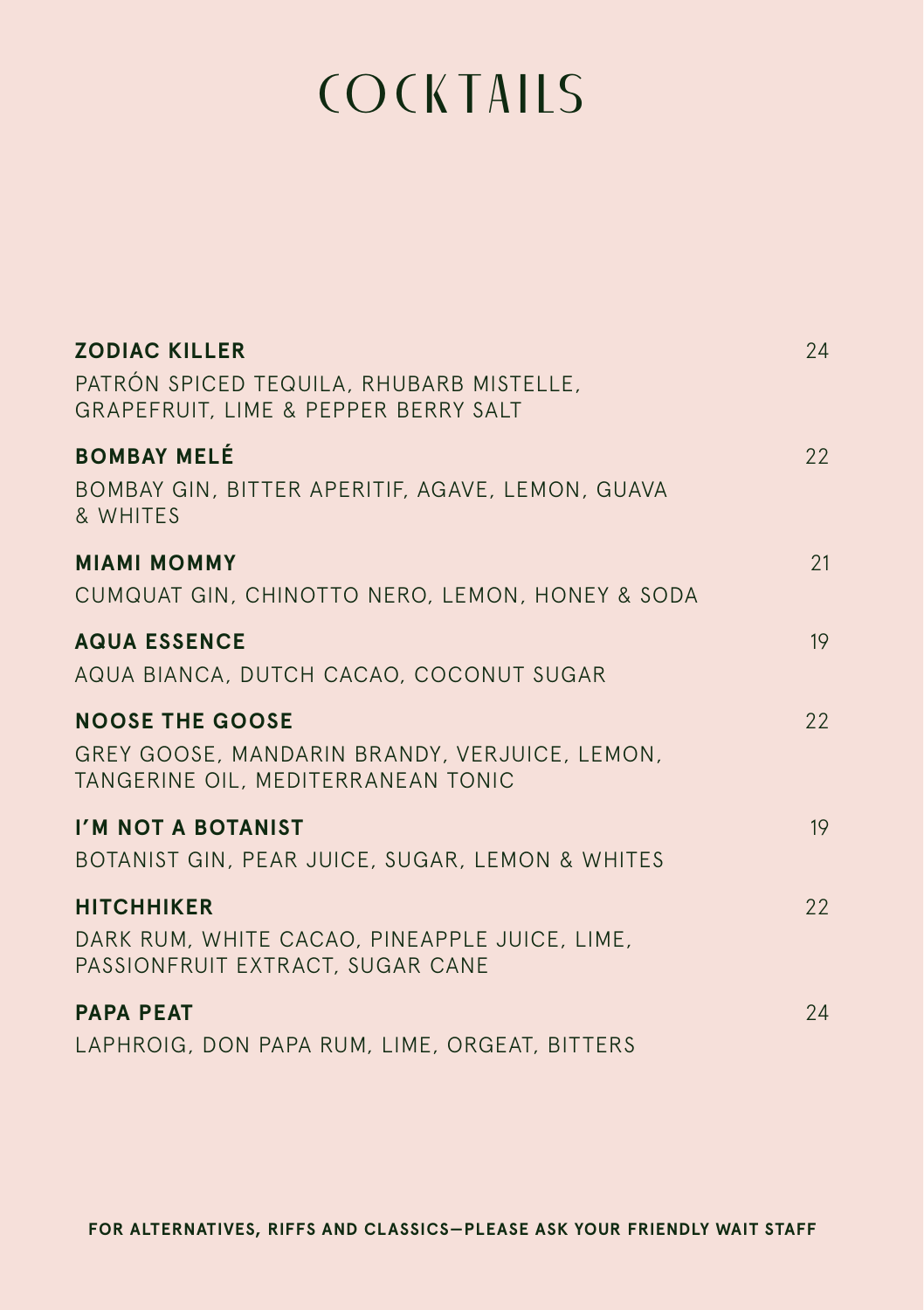# BEER

| <b>TAP BEER</b>                    |                 |
|------------------------------------|-----------------|
| KONA HANAI FI IPA                  | 12              |
| PERONI NASTRO AZURO                | 11              |
|                                    |                 |
| <b>TINS AND BOTTLES</b>            |                 |
| CORONA                             | 10 <sup>2</sup> |
| <b>ASAHI</b>                       | 10              |
| BROOKLYN BEL AIR KEY LIME SOUR CAN | 11              |
| PANHEAD AMERICAN PAIF AIF CAN      | 10 <sup>2</sup> |
| PIRATE LIFF HAZY IPA               | 11              |
| <b>BAITER XPA</b>                  | 10 <sup>°</sup> |
| BALTER CAPTAIN SENSIBLE            | 9               |
| BENTSPOKE CRANKSHAFT CAN           | 10              |
| CAPITAL XPA CRAFT PALF ALF CAN     | 9               |
| CAPITAL COAST ALE CAN              | 9               |
| FLORIDA WEISSE                     | 13              |
| EARTH CAN AMERICAN BROWN ALE       | 11              |
| WILLIF SMITH ORGANIC APPLE CIDER   | 9               |
| <b>MATSO GINGER BEER</b>           | 10              |
| <b>HEAPS NORMAL ZERO ALC</b>       | 9               |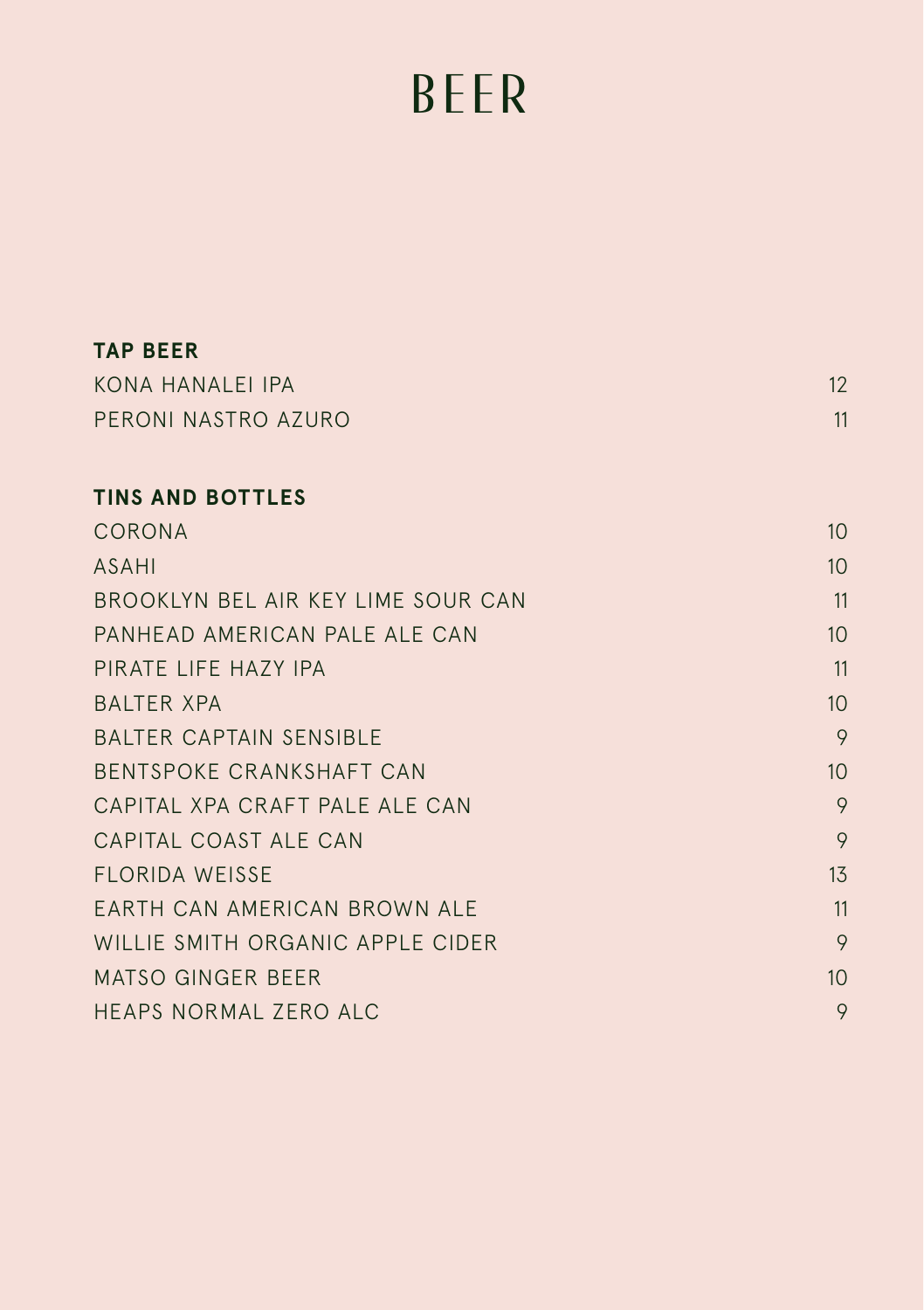# VINO

|                                              | <b>BOTTLE</b> | <b>GIANDARD</b> | LARGE<br>GLASS |
|----------------------------------------------|---------------|-----------------|----------------|
| <b>BUBBLES</b>                               |               |                 |                |
| ARRAS BLANC DE BLANCS (TAS)                  | 75            | 14              |                |
| MUMM MALBOROUGH (NZ)                         | 77            | 15              |                |
| DA LUCA PROSECCO DOC (ITA)                   | 60            | 11              |                |
| LOUIS ROEDERER NV (FRA)                      | 130           | 24              |                |
| PERRIER-JOUËT BLANC DE BLANCS (FRA)          | 285           |                 |                |
| CRISTAL CHAMPAGNE 2014 (FRA)                 | 690           |                 |                |
| <b>WHITE</b>                                 |               |                 |                |
| <b>QUEALY PINOT GRIGIO (VIC)</b>             | 62            | 14              | 24             |
| COUVENT ROUGE SAUVIGNON BLANC (LEB)          | 80            | 18              | 28             |
| SCHLOSS JOHANNISBERG GELBLACK RIESLING (GER) | 77            | 15              | 25             |
| RIOT GIRL-LO-FI FIELD BLEND (SA)             | 61            | 13              | 23             |
| LARK HILL RIESLING (CBR)                     | 57            | 12              | 22             |
| DIRTY BLACK DENIM SAUVIGNON BLANC (VIC)      | 70            | 14              | 25             |
| NICK O'LEARY CHARDONNAY (CBR)                | 70            | 14              | 25             |
| LA CREMA SONOMA COAST CHARDONNAY (USA)       | 110           |                 |                |
| ROSACKER RIESLING ALSACE GRAND CRU (FRA)     | 140           |                 |                |
| ROSÉ/SKINZIE                                 |               |                 |                |
| CULLEN 'DANCING IN THE MOONLIGHT' ROSÉ (WA)  | 57            | 12              | 22             |
| PIGGY POP PÉT NAT (SA)                       | 78            | 16              | 26             |
| DOM. SAINTE MARIE CUVÉE TRADITION ROSÉ (FRA) | 77            | 15              | 25             |
| SOMOS NARANJITO SKINSY VERMINTINO (SA)       | 65            | 14              | 24             |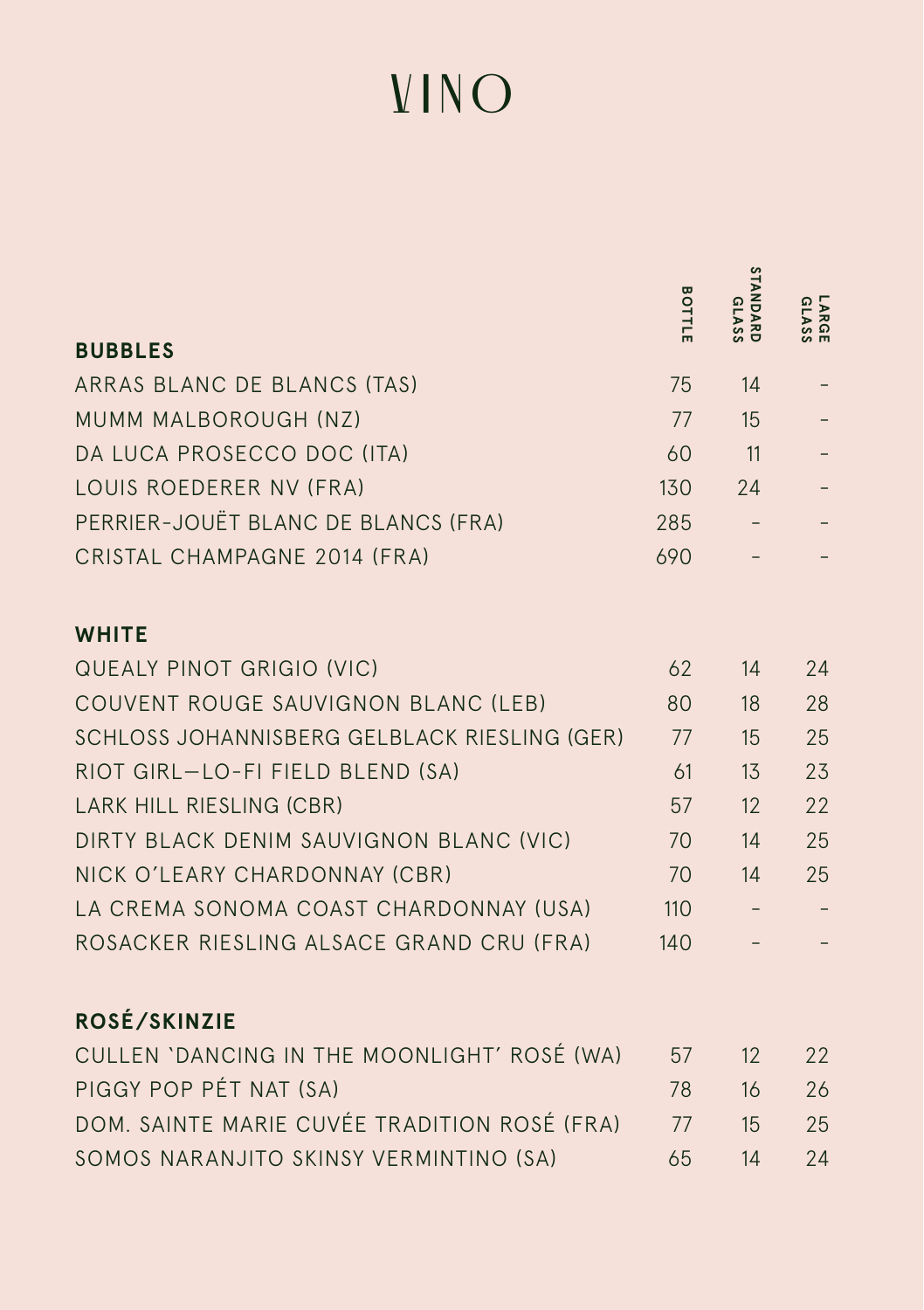|                                                      | BOTTLE | <b>STANDARD</b> | LARGE<br>GLASS |
|------------------------------------------------------|--------|-----------------|----------------|
| <b>RED</b>                                           |        |                 |                |
| JC'S OWN THE ROCKET GRENACHE BLEND (SA)              | 78     | 16              | 26             |
| MADA SHIRAZ NOUVEAU (CBR)                            | 65     | 14              | 24             |
| PERRIÈRE LA PETITE PINOT NOIR (FRA)                  | 77     | 15              | 25             |
| LA LINEA TEMPRANILLO (SA)                            | 65     | 14              | 24             |
| <b>BANNOCKBURN DOUGLAS SHIRAZ (VIC)</b>              | 80     | 17              | 27             |
| ZUCCARDI MALBEC (ARG)                                | 61     | 13              | 23             |
| BONDAR NERO D'AVOLA (SA)                             | 65     | 14              | 24             |
| OATLEY 'LIMITED RELEASE' CAB' SAUV' (NSW)            | 80     | 17              | 27             |
| PASHA SHIRAZ (SA)                                    | 57     | 12              | 22             |
| 8 YEARS IN THE DESERT ZINFINDEL (USA)                | 135    | 28              | 38             |
| HENCHKE 'KEYNETON EUPHONIUM' SHIRAZ<br>CABERNET (SA) | 120    |                 |                |
| PIERRE USSEGLIO CHÂTEAUNEUF-DU-PAPE (FRA)            | 230    |                 |                |
| ORIN SWIFT MERCURY HEAD CABERNET (USA)               | 320    |                 |                |
| <b>GRANT BURGE MESHACH SHIRAZ 1999 (SA)</b>          | 440    |                 |                |